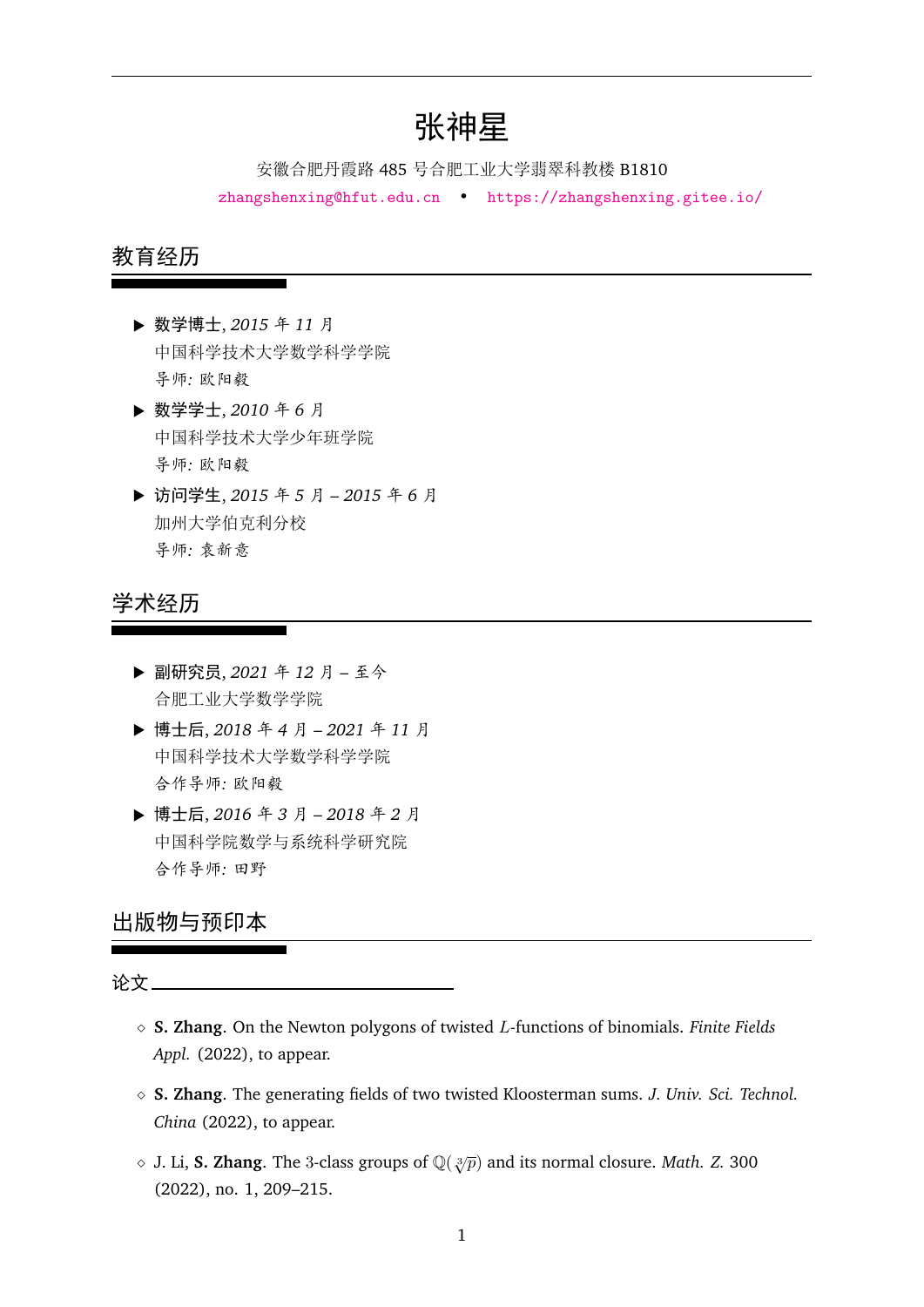- ˛ J. Li, Y. Ouyang, Y. Xu, **S. Zhang**. *ℓ*-Class groups of fields in Kummer towers. *Publ. Mat.* 66(2022), no. 1, 235–267.
- ˛ Y. Ouyang, **S. Zhang**. Birch's lemma over global function fields. *Proc. Amer. Math. Soc.* 145 (2017), no. 2, 577–584.
- $\diamond$  Y. Ouyang, **S. Zhang**. Newton polygons of *L*-functions of polynomials  $x^d + ax^{d-1}$  with  $p \equiv -1 \mod d$ . *Finite Fields Appl.* 37 (2016), 285–294.
- ˛ Y. Ouyang, **S. Zhang**. On second 2-descent and non-congruent numbers. *Acta Arith.* 170 (2015), no. 4, 343–360.
- ˛ Y. Ouyang, **S. Zhang**. On non-congruent numbers with 1 modulo 4 prime factors. *Sci. China Math.* 57 (2014), no. 3, 649–658.

## 预印本

- $\Diamond$  **S. Zhang**. On non-congruent numbers with odd prime factors congruent to  $+1$  modulo 8. (2021), preprint.
- ˛ **S. Zhang**. On linearity of the periods of subtraction games. (2021), submitted.
- $\Diamond$  **S. Zhang**. The distinctness and generating fields of twisted Kloosterman sums. (2021), submitted.
- ˛ **S. Zhang**. The virtual period of the degree sequences of the exponential sums. *Arxiv:* 2010.08342, preprint.

## 基金和奖励

主持基金 \_\_\_\_\_\_\_\_\_\_\_\_\_\_

- ˛ 国家自然科学基金委青年科学基金 (12001510)
- ˛ 博士后科学基金 (2017M611027)

参与基金 \_\_\_\_\_\_\_\_\_\_\_

- ˛ 中国科学技术大学青年创新基金 (WK0010000061)
- ˛ 国家自然科学基金委青年科学基金 (11601255)
- ◇ 国家自然科学基金委面上项目 (11571328)
- ◇ 国家自然科学基金委青年科学基金 (11201445)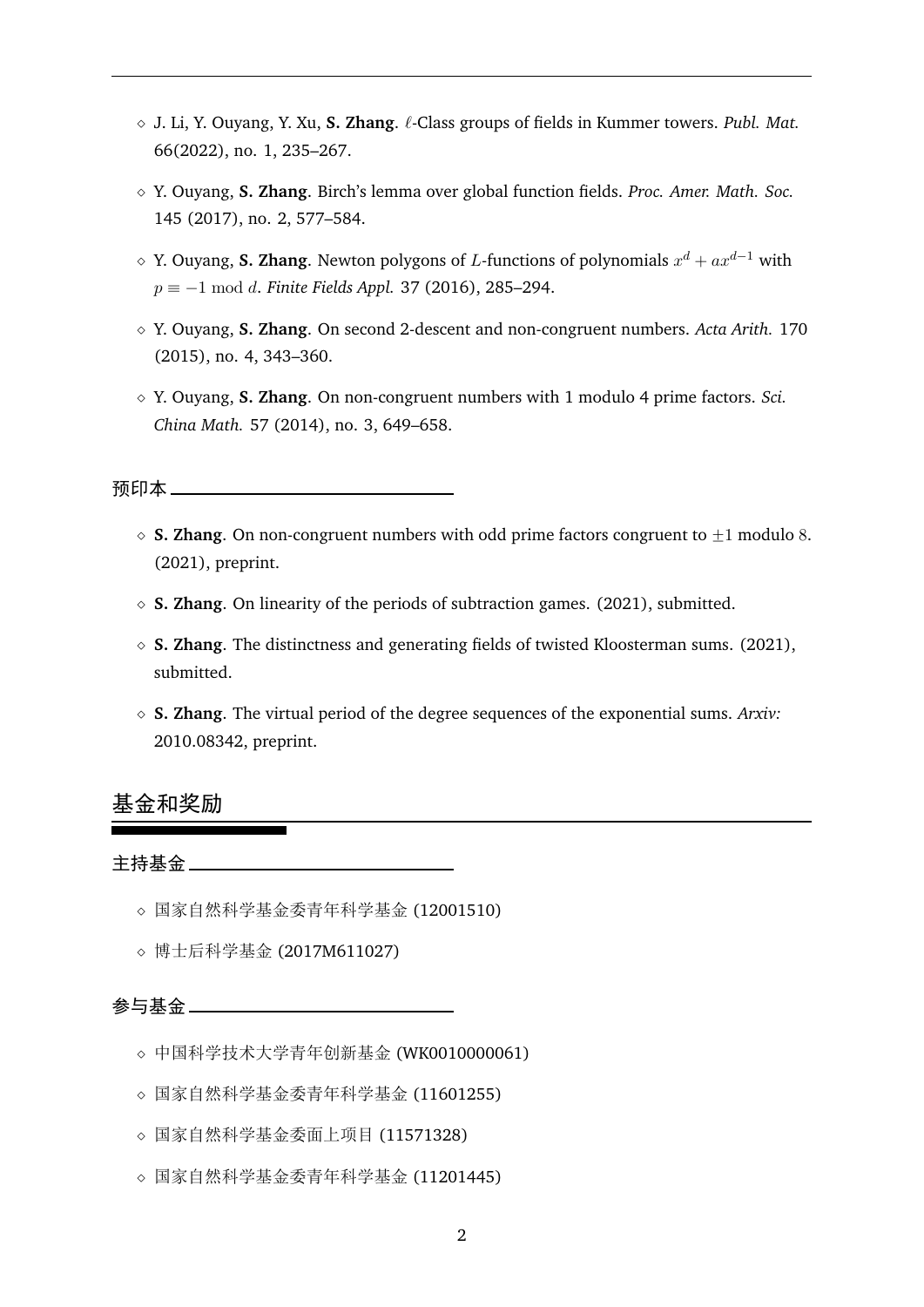◇ 国家自然科学基金委面上项目 (11171317)

#### 奖项

- ˛ 2013 年研究生国家奖学金
- ◇ 2009 年本科生国家奖学金
- ˛ 2006 年安徽省优秀青年学生

## 教学经历

## 教学

- § 合肥工业大学 ' 034Y01 数学(下), *2022* 年春
- § 中国科学技术大学

- ' 001548 复变函数 B, *2020* 年秋
- ' MA05109 代数数论, *2020* 年春

## 助教 \_\_\_\_ \_\_\_\_

### § 合肥工业大学

'概率论与数理统计, *2021* 年秋

### § 清华大学

'丘成桐清华数学夏令营, 线性代数, *2021* 年夏

### § 中国科学院大学

- '代数与数论暑期学校, *2019* 年夏
- ' 001010 初等数论, *2016* 年秋

### § 中国科学技术大学

- ' 001010 近世代数, *2013* 年春
- ' 001356 代数学基础, *2012* 年秋
- ' 001010 近世代数, *2011* 年秋
- ' 001249 复变函数, *2011* 年春

## 期刊审稿人

˛ *International Journal of Number theory*

 $\overline{\phantom{0}}$ 

## 研究方向